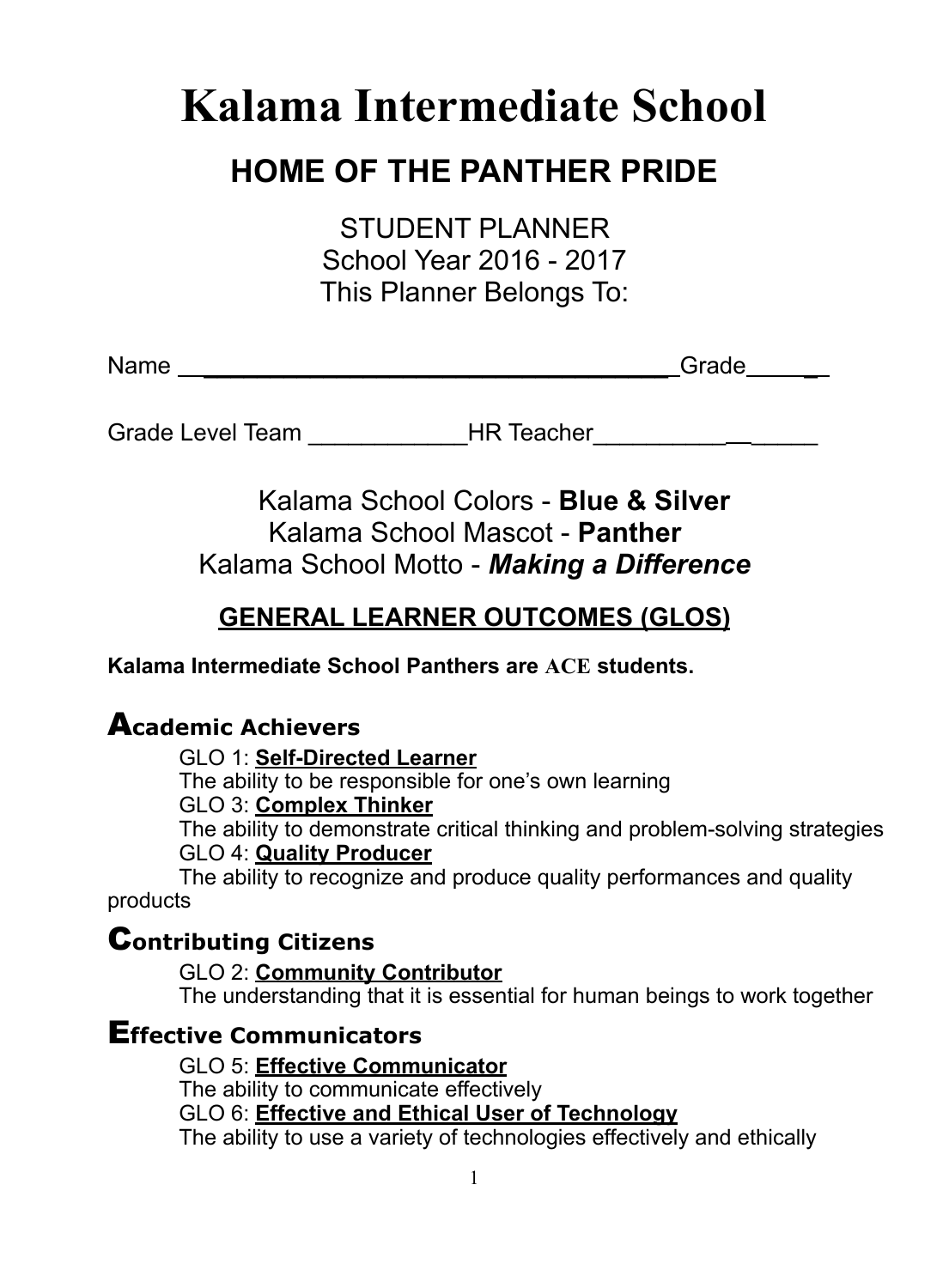# **Kalama Intermediate Phone Numbers**

| <b>Main Office</b>                                                                    | 573-8735 |
|---------------------------------------------------------------------------------------|----------|
| 120 Makani Road, Makawao, Hawaii 96768                                                |          |
| <b>Main Office Fax</b>                                                                | 573-8748 |
| <b>Registrar, Student Services Coordinator Fax</b>                                    | 573-9930 |
| <b>Counselors</b>                                                                     | 573-8735 |
| <b>Student Services Coordinator</b>                                                   | 573-8757 |
| <b>Health Room</b>                                                                    | 573-8749 |
| Registrar                                                                             | 573-8745 |
| Library                                                                               | 573-8752 |
| <b>Parent Community Networking Center (PCNC)</b>                                      | 573-8753 |
| Kalama on the Web - http://sites.google.com/site/kalamaintermediateschool             |          |
| Kalama Library - http://library.k12.hi.us, choose Kalama from the middle schools menu |          |

**Staff & Teachers' Email: first\_last@notes.k12.hi.us**

#### **RENAISSANCE PROGRAM**

The basic premise of the Renaissance Program is to encourage students to set goals of academic excellence and to develop a positive attitude towards learning, excelling, and service to others.

Students receive a quarterly Renaissance card for special privileges at school by meeting the following criteria each quarter:

- $\sum$  Earn a GPA of 3.0 4.0 with As, Bs, and Cs or
- Earn a .5 increase in their GPA from the previous quarter with no "F" grade, and
- Complete 1 hour of community service each quarter

A student's privileges may be forfeited for misuse of the Renaissance card.

Students will be recognized in the Maui News each quarter if they meet the GPA criteria and complete the community service each quarter. 4 hours of community service are required for the school year. Community service completed during the summer months will be honored for the following school year.

A Renaissance awards banquet is held in May to celebrate and recognize Kalama Intermediate School's outstanding students with individual awards. Students are eligible for this banquet by meeting the following criteria:

- Earned an average GPA of 3.5 or higher for quarters 1, 2, & 3
- Completed community service for quarters 1, 2, & 3
- Qualified for a Renaissance card for quarters 1, 2, & 3
- Does not receive Ds or Fs for the 4th quarter Progress Report

# **UNIFORM POLICY**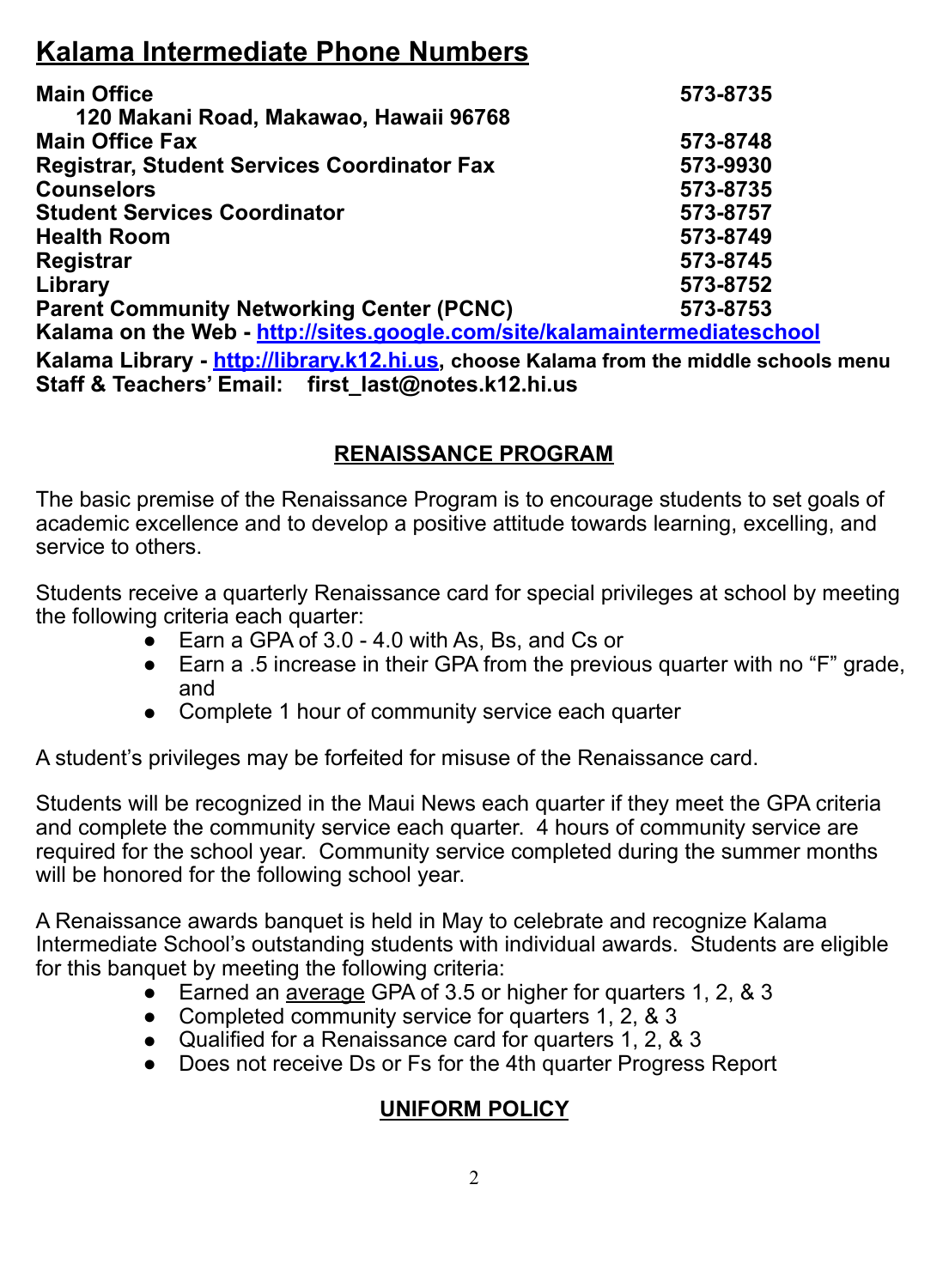Kalama Intermediate School has chosen to adopt a School Uniform Policy. Students attending Kalama are required to wear the uniform Monday through Friday. Students exempt from the Uniform Policy must have a completed and signed waiver in the office. All students on waiver must be in compliance with the Kalama Intermediate School's Dress Code.

Students must adhere to the following:

- Uniform must be on as soon as the student steps onto the campus grounds.
- Dress shirts or other tops should not be worn over the uniform.
- Personal short or long sleeve shirts are acceptable under the uniform.
- Jacket, sweater, pullover, or flannel shirt are acceptable over the uniform.
- Uniforms should not be altered in any form. Example: altering neckline, sleeves, or hems, decorations in any form, writing on shirts

# **Optional Dress Days**

Subject to the Kalama Dress Code, students will be allowed to wear regular attire (with specific guidelines) on the following days:

- Halloween Costume or uniform
- 1/2 day before Winter Break Appropriate attire for all students allowed
- Valentine's Day Appropriate attire for all students allowed
- Spirit Week Daily Spirit Week attire or uniform
- 8th grade Banquet Grade 8 only
- Last day of school Appropriate attire for all students allowed
- And other days as designated by the Administrator

# **DRESS CODE**

### **EXPECTATIONS**

It is expected that students dress in a style that is appropriate and conducive to learning during the school day. The dress code applies to all school sponsored events, including sports, drama presentations, dances, onsite and off-campus events, and optional dress days. All students are expected to wear clean, neat, and modest clothing to school. If a student has a uniform waiver, the student will abide by the following dress code:

REQUIRED:

● Footwear

# UNACCEPTABLE:

- Hats, caps in school
- Hoods worn indoors
- Tank top, strapless top, halter top, transparent top, or muscle shirt
- Straps on top are less than 1.5 inches wide (No spaghetti straps)
- Exposed midriff, buttocks and/or undergarment
- Extremely low neckline (exposing cleavage)
- Shorts or pants with criss-cross lacing on side of pant leg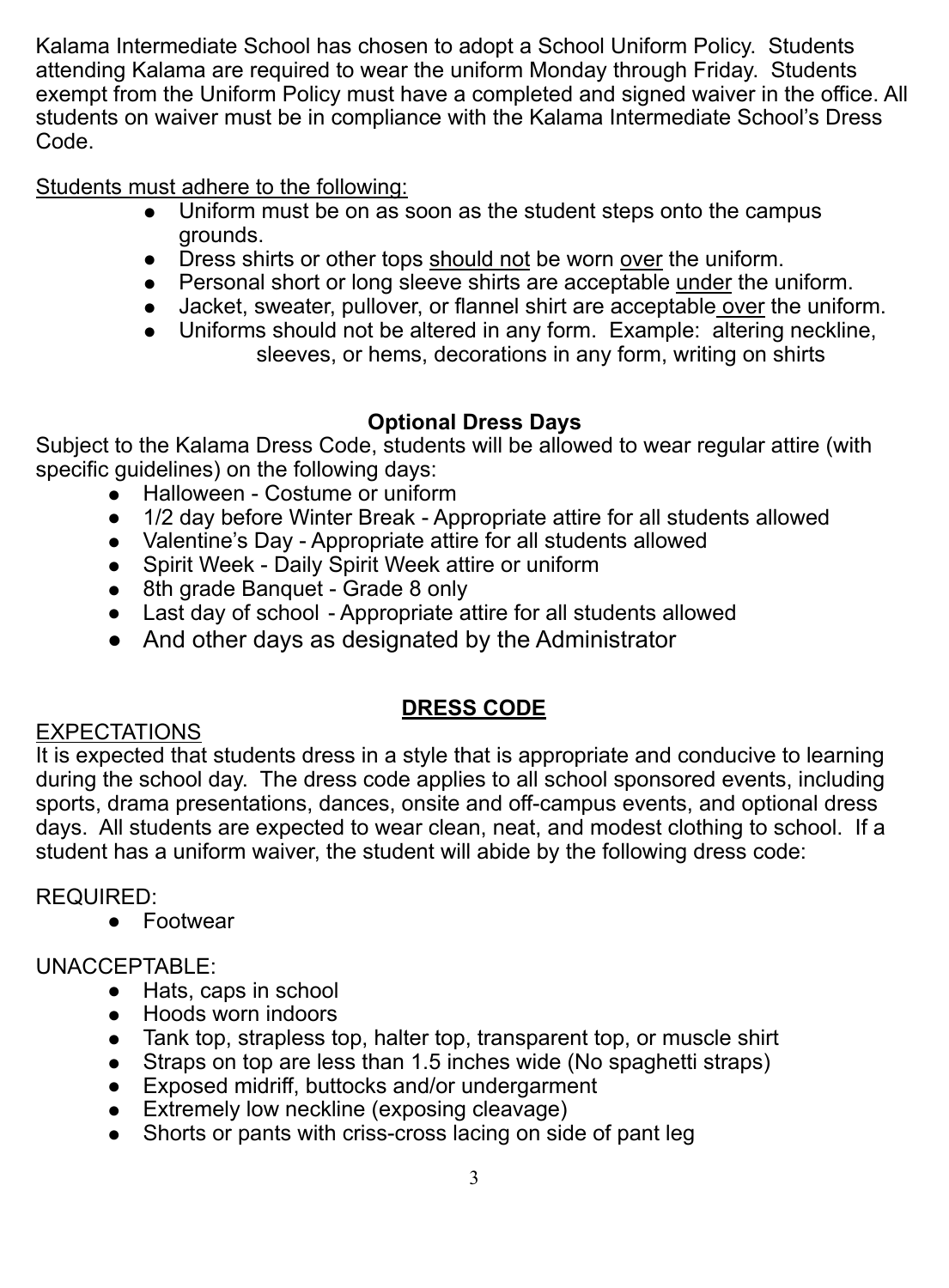#### UNACCEPTABLE:

- Shorts or skirts which may be too distracting in a school environment (e.g., too short, tight or torn)
- Excessively oversized/baggy or tight clothing
- Pajama or other night wear clothing
- Gang related items (e.g., chains, colors, bandanas)
- Suggestive or offensive remarks or graphics on clothing, jewelry, backpack, etc. (e.g., reference to alcohol, drugs, cigarettes, sexual innuendo, scantily clad figures, etc.)

#### **Consequences for Violation of the Dress Code and/or Uniform Policy**

Students will:

- Be given a uniform loaner which needs to be returned at the end of the school day.
- Have their parent notified of the noncompliance.
- Be subject to having the item confiscated (e.g., hats).
- Be subject to disciplinary measures via Class D offence procedures.

# **ATTENDANCE POLICY**

### **TARDIES**

Homeroom:

- 1. Students must report to homeroom by 7:50 a.m. daily.
- 2. Students arriving after homeroom ends, should report directly to the office for an admittance pass.

EXCUSED tardies with written documentation:

- Medical/dental appointment
- Detained by teacher/school official
- Delayed school bus

Regular class:

- a) Student must report to class by the start time noted on the bell schedule, other he/she will be considered tardy.
- b) Tardy is only excused with an authorized pass/note from a school

official.

### ABSENCES

According to Department of Education (DOE) policy, students are considered absent if they are not in school for more than 1/2 of the school day, no matter what reason.

- 1. School ends at 2:05 on Monday through Friday .
- 2. Students will be marked ABSENT for the day if they report to school after 11:00.
- 3. Students are also considered absent if they are not physically present in a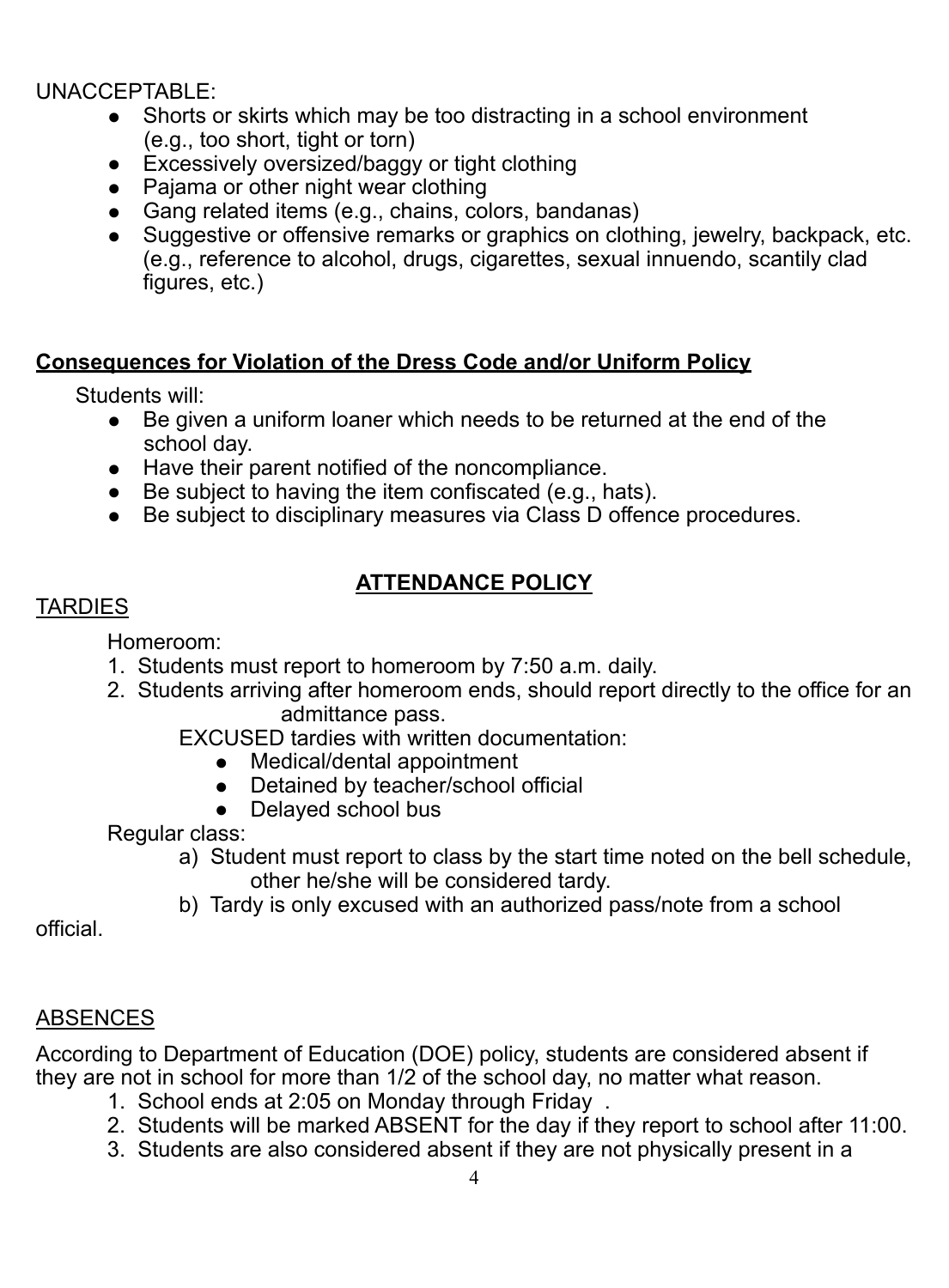scheduled class for at least half of the class period.

#### EXCUSED ABSENCES:

- 1. Illness, injury, quarantines (chicken pox, measles, etc.) A doctor's note is required for 5 or more consecutive absences
- 2. Doctor/Dental appointment
- 3. Death in the family
- 4. Court attendance

#### UNEXCUSED ABSENCE

Family trips during the school year are considered unexcused absences. Teachers are not required to provide make-up work prior to a personal trip during the school year. The student is responsible to secure and complete the make-up work upon his/her return from the trip.

#### **LUNCH CARD**

Lost, damaged, or stolen lunch cards may be replaced. Submit \$5.00 to the café for a receipt before reporting to the lunch clerk for a new card. Payments must be cash only. Students must have their lunch card with money in their account to be served lunch.

#### **BUS PASS**

After bus pass applications are submitted, a temporary paper pass is given until the permanent pass is received. Submit \$5.00 to the main office for a replacement pass. Payments must be cash only. **If your child is precluded from riding the school bus as a result of the Administration's disciplinary action, you will not receive a refund for the unused portion of the bus pass.**

#### **DRINKS ON CAMPUS**

- Allowed: Water
- Not allowed: Sports drinks, high sugar or caffeine drinks, powder drinks

# **Discipline Plan**

#### **ZERO TOLERANCE POLICY**

**Any child who possesses, sells, or uses a dangerous weapon or switchblade knife, who possesses, sells, consumes, or uses intoxicating liquor or illicit drugs, who reasonably appears to have consumed or used intoxicating liquor or illicit drugs prior to attending school or attending department-supervised activities held on or off school property**, may be excluded from attending school for up to ninety-two days, as determined by the principal and approved by the superintendent or other individuals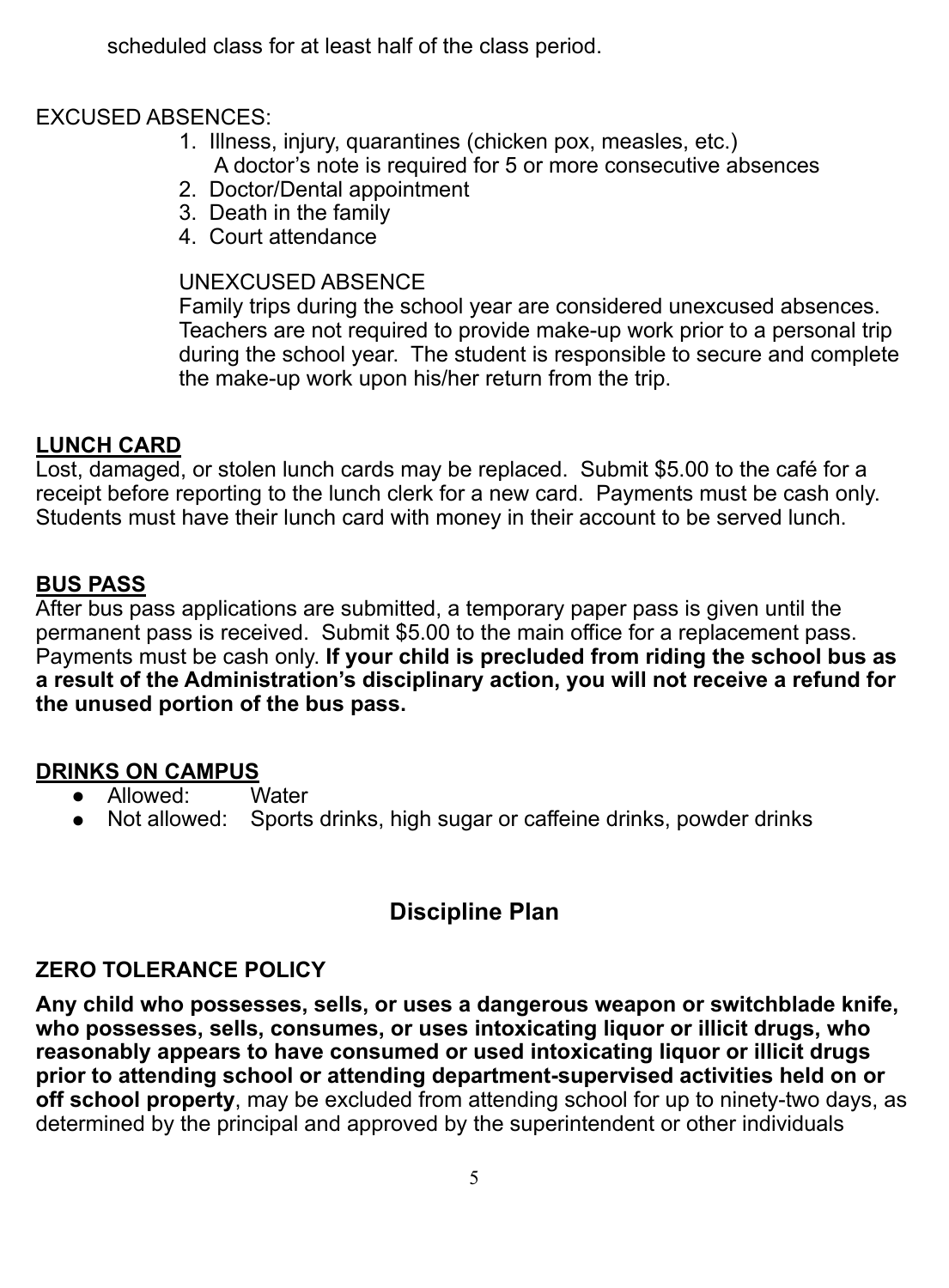designated. In any case of exclusion from school, the due process procedures as set forth in the provisions of Hawai'i administrative rules in relation to student discipline shall apply.

**If for any reason a child becomes a detriment to the morals or discipline of any school, the child may be precluded from attending school by the principal, with the approval of the district superintendent.** The department shall seek the active participation of other public and private agencies in providing help to these children before and after they have left school. An appeal may be taken on behalf of the child to the superintendent of education within ten days from the date of such action.

#### **Any child, who, while attending school, is found to be in possession of a firearm, shall be excluded from attending school for not less than one year.**

#### **General Rules and Consequences for Misconduct**

#### **Class A Offenses: Prohibited by State Law**

Assault; Burglary; Dangerous instrument; Dangerous weapon; Drug paraphernalia, Extortion; Fighting/supporting a fight; Firearm; Homicide; Illicit drugs; Intoxicating substances; Property damage; Robbery; Sexual offenses; Terroristic threatening (includes look-alike gun)

#### **Class B Offenses: Prohibited by State Law**

Bullying; Cyberbullying; Disorderly conduct (includes consensual touching and sex); Rendering of false alarm; Gambling; Forgery; Harassment (includes physically harming, restraining, threatening, stalking); Hazing; Inappropriate Internet use, materials, equipment; Theft; Trespassing

#### **Consequences for Class A and B Offenses:**

- 1. Staff/student witness notifies the office, and the office alerts security; behavior referral is sent to administration.
- 2. Student offender is escorted to an administrator by security.
- 3. Student writes a statement and a reflection while administration investigates allegations.
- 4. During the investigation, parents are notified and an administrator may contact the police to report an incident and/or file a police report. The student may be suspended and/or arrested.
- 5. Further consequences for Class A offenses will be addressed on a case by case basis. **Any child who, while attending school, is found to be in possession of a firearm, shall be excluded from attending school for not less than one calendar year.**
- 6. For students who are suspended, an administrator will convene a mandatory **Parent/ Team Conference** to support the student's successful return to school and to plan for student success.

#### **Class C Offenses: Prohibited by Department of Education**

Abusive Language; Class cutting; Insubordination (and repeated noncompliance); Laser pen or pointer; Leaving campus without consent; Smoking/use of tobacco; Truancy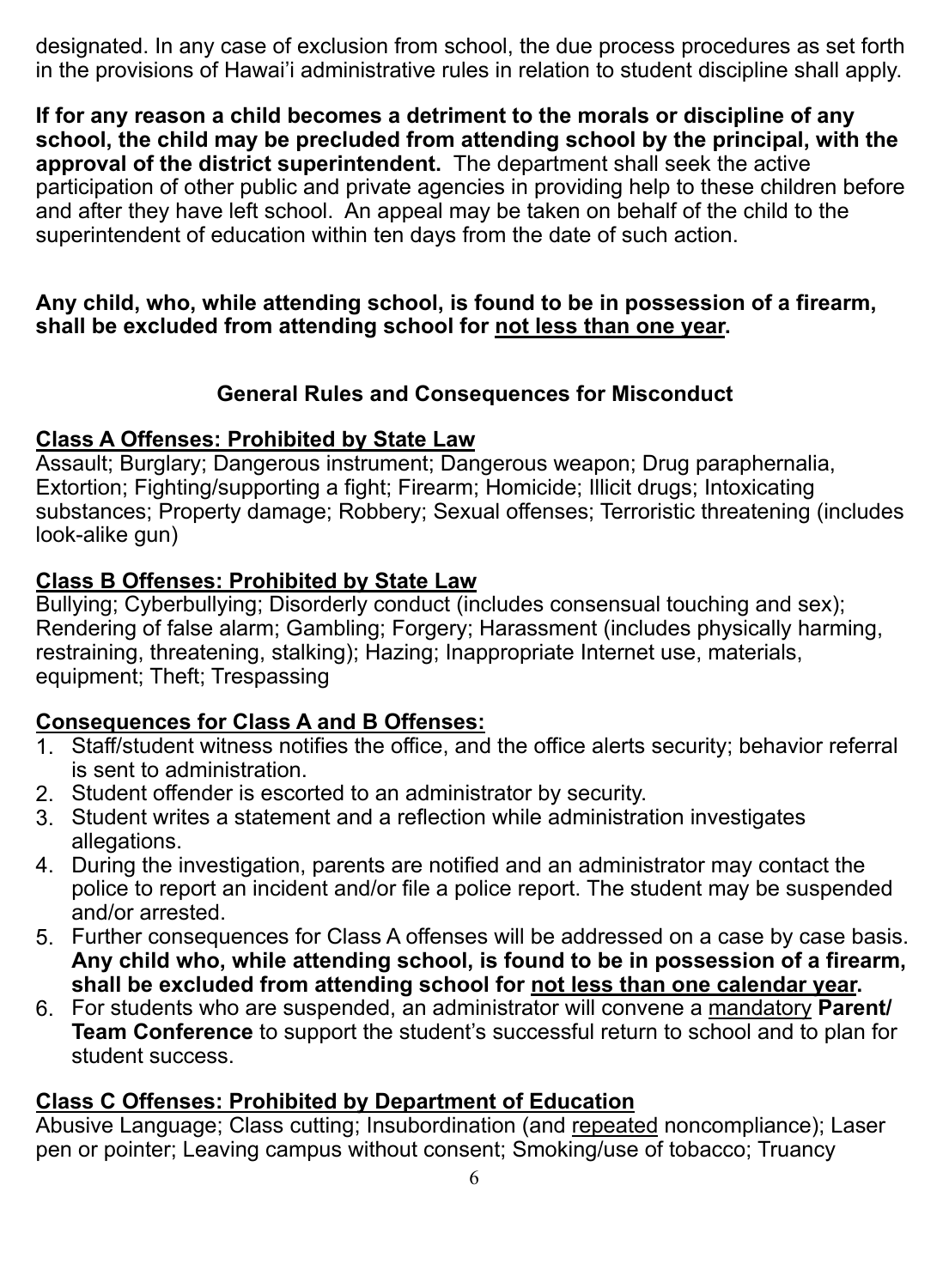#### **Class D Offenses: School-Prohibited Conduct**

Contraband, Disrespect/Non-compliance; Dress Code Violation, Inappropriate disruption/ language; Lying; Cheating; Physical Contact; Property Misuse; Tardy; Teasing and Taunting; Other Violation of School Rules.

#### **Bus Discipline**

Students who misbehave on the bus may be denied rides and shall be subject to disciplinary action. When the school receives a School Bus Incident Report on your child, Administration will conduct an investigation of the incident and notify you of the outcome. **If your child is precluded from riding the school bus as a result of the Administration's disciplinary action, you will not receive a refund for the unused portion of the bus pass.** For more information please refer to the 2014-2015 School Bus **Handbook** 

#### **Contraband**

Use of contraband on campus by students during school hours is prohibited.  **"Contraband"** includes but is not limited to the following.

Hydro Flask type water bottles personal video games pornography iPods/MP3 Players video cameras lasers radio/CD player cigarettes marbles shoe skates e-cigarettes e-cigarettes knives, weapons<br>skateboards whistles whistles had matches lighter cameras **projectiles projectiles** *cameras* fireworks collector cards **collector** candy, chewing gum

matches, lighter

Students in possession of contraband will be disciplined and the item(s) will be confiscated.

#### **\*CELL PHONES**

 $\overline{a}$ 

- Must be turned off upon arrival on campus and remain off until the end of the school day.
- Secure phone in a safe place and in the off position.
- Any use of a cell phone or any disruption caused by the cell phone (ringing) during school hours will result in the phone being confiscated and held until the end of the school day. Student to pick up in the office. Repeat offenses will require parent to pick up the phone.

#### **Websites and Passwords**

| Website | <b>Username</b> | <b>Password</b> |
|---------|-----------------|-----------------|
|         |                 |                 |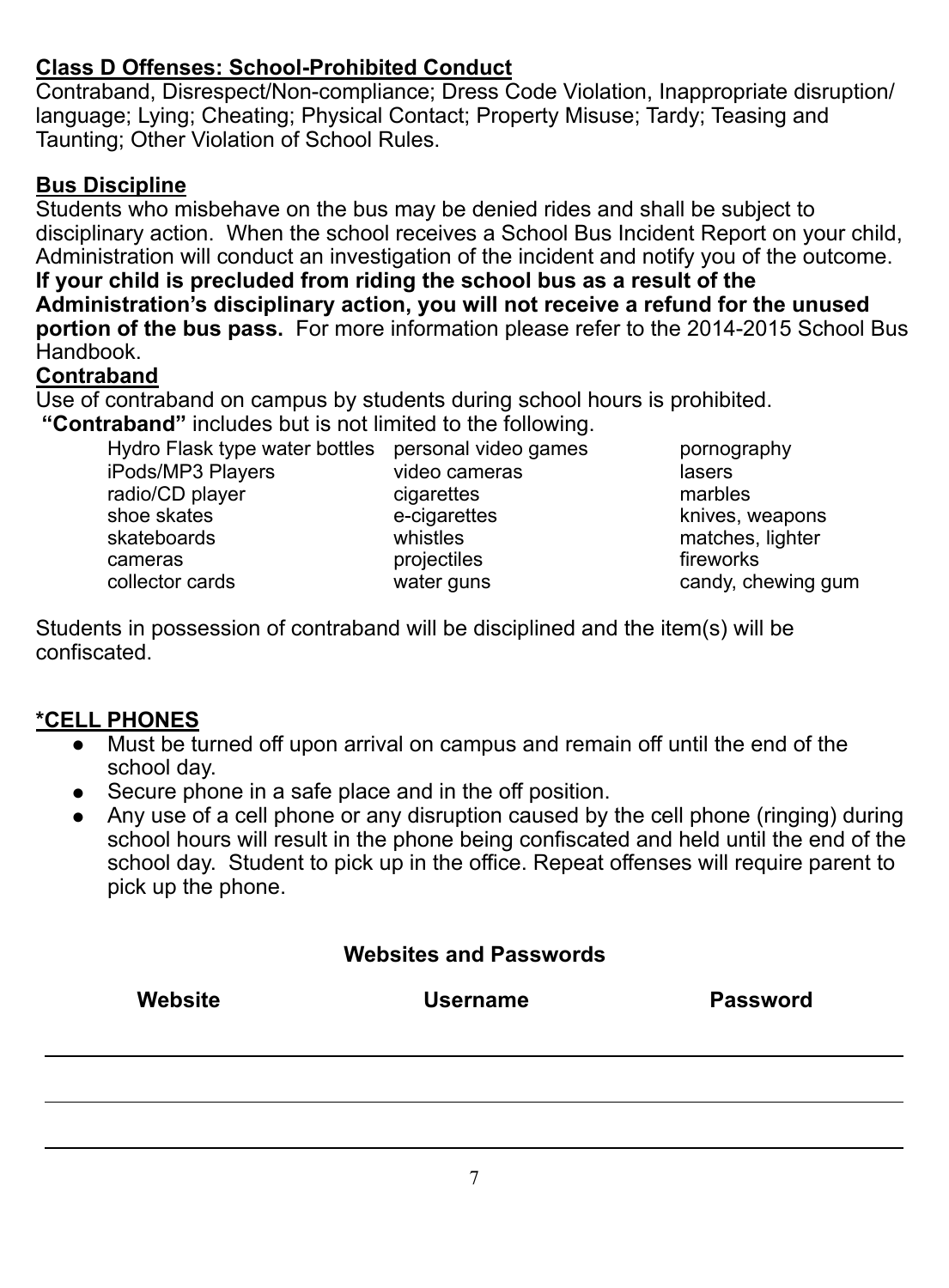| 8/1/2016  | Mon | PD Day      | 10/17/2016 | Mon | 1,2,3,4,5 | 1/9/2017  | Mon | 1,2,3,4,5        | 3/27/2017 | Mon | Holiday     |
|-----------|-----|-------------|------------|-----|-----------|-----------|-----|------------------|-----------|-----|-------------|
| 8/2/2016  | Tue | 1,2,3,4,5   | 10/18/2016 | Tue | 6,7,1,2   | 1/10/2017 | Tue | 6,7,1,2          | 3/28/2017 | Tue | 1,2,3,4,5   |
| 8/3/2016  | Wed | 6,7,1,2,3   | 10/19/2016 | Wed | 3,4,5,6   | 1/11/2017 | Wed | 3,4,5,6          | 3/29/2017 | Wed | 6,7,1,2,3   |
| 8/4/2016  | Thu | 4,5,6,7,1   | 10/20/2016 | Thu | 7,1,2,3   | 1/12/2017 | Thu | 7,1,2,3          | 3/30/2017 | Thu | 4,5,6,7,1   |
| 8/5/2016  | Fri | 2,3,4,5,6,7 | 10/21/2016 | Fri | 4,5,6,7   | 1/13/2017 | Fri | 4,5,6,7          | 3/31/2017 | Fri | 2,3,4,5,6,7 |
| 8/8/2016  | Mon | 1,2,3,4,5   | 10/24/2016 | Mon | 1,2,3,4,5 | 1/16/2017 | Mon | Holiday          | 4/3/2017  | Mon | 1,2,3,4,5   |
| 8/9/2016  | Tue | 6,7,1,2     | 10/25/2016 | Tue | 6,7,1,2   | 1/17/2017 | Tue | 1,2,3,4,5        | 4/4/2017  | Tue | 6,7,1,2     |
| 8/10/2016 | Wed | 3,4,5,6     | 10/26/2016 | Wed | 3.4.5.6   | 1/18/2017 | Wed | 6,7,1,2,3        | 4/5/2017  | Wed | 3,4,5,6     |
| 8/11/2016 | Thu | 7,1,2,3     | 10/27/2016 | Thu | 7,1,2,3   | 1/19/2017 | Thu | 4,5,6,7,1        | 4/6/2017  | Thu | 7,1,2,3     |
| 8/12/2016 | Fri | 4,5,6,7     | 10/28/2016 | Fri | 4,5,6,7   | 1/20/2017 | Fri | 2, 3, 4, 5, 6, 7 | 4/7/2017  | Fri | 4,5,6,7     |
| 8/15/2016 | Mon | 1,2,3,4,5,6 | 10/31/2016 | Mon | 1,2,3,4,5 | 1/23/2017 | Mon | 1,2,3,4,5        | 4/10/2017 | Mon | 1,2,3,4,5,6 |
| 8/16/2016 | Tue | 7,1,2,3,4   | 11/1/2016  | Tue | 6,7,1,2   | 1/24/2017 | Tue | 6,7,1,2          | 4/11/2017 | Tue | 7,1,2,3,4   |

# **2016-2017 Kalama Rotation Calendar**

 $\overline{a}$ 

 $\overline{a}$ 

 $\overline{a}$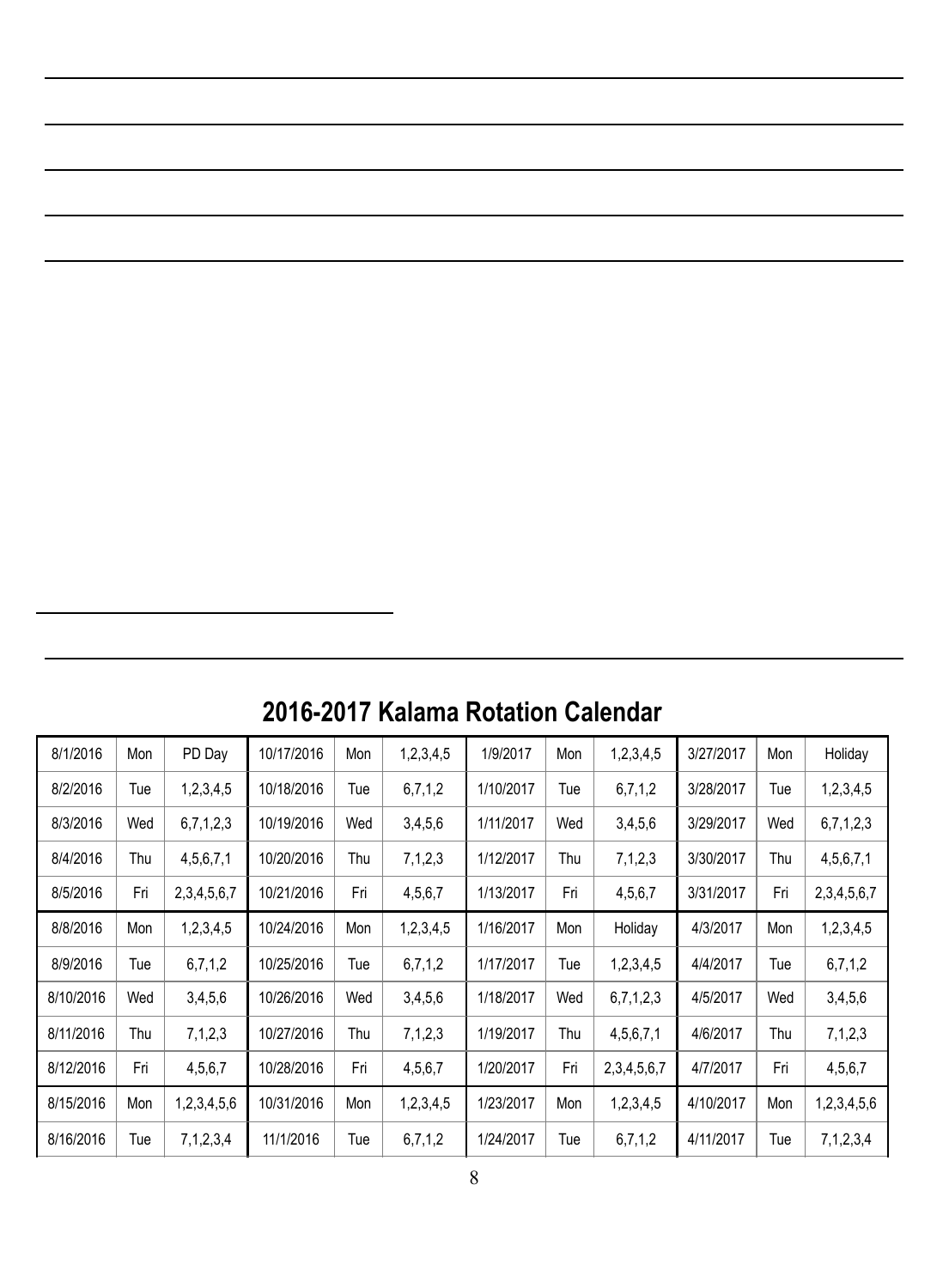| 8/17/2016 | Wed | 5,6,7,1,2   | 11/2/2016  | Wed | 3,4,5,6     | 1/25/2017 | Wed | 3,4,5,6          | 4/12/2017 | Wed | 5,6,7,1,2 |
|-----------|-----|-------------|------------|-----|-------------|-----------|-----|------------------|-----------|-----|-----------|
| 8/18/2016 | Thu | 3,4,5,6,7   | 11/3/2016  | Thu | 7,1,2,3     | 1/26/2017 | Thu | 7,1,2,3          | 4/13/2017 | Thu | 3,4,5,6,7 |
| 8/19/2016 | Fri | Holiday     | 11/4/2016  | Fri | 4,5,6,7     | 1/27/2017 | Fri | 4,5,6,7          | 4/14/2017 | Fri | Holiday   |
| 8/22/2016 | Mon | 1,2,3,4,5   | 11/7/2016  | Mon | 1,2,3,4,5,6 | 1/30/2017 | Mon | 1,2,3,4,5,6      | 4/17/2017 | Mon | 1,2,3,4,5 |
| 8/23/2016 | Tue | 6,7,1,2     | 11/8/2016  | Tue | Holiday     | 1/31/2017 | Tue | 7, 1, 2, 3, 4    | 4/18/2017 | Tue | 6,7,1,2   |
| 8/24/2016 | Wed | 3,4,5,6     | 11/9/2016  | Wed | 7,1,2,3     | 2/1/2017  | Wed | 5,6,7,1,2        | 4/19/2017 | Wed | 3,4,5,6   |
| 8/25/2016 | Thu | 7,1,2,3     | 11/10/2016 | Thu | 4,5,6,7     | 2/2/2017  | Thu | 3,4,5,6,7        | 4/20/2017 | Thu | 7,1,2,3   |
| 8/26/2016 | Fri | 4,5,6,7     | 11/11/2016 | Fri | Holiday     | 2/3/2017  | Fri | PD Day           | 4/21/2017 | Fri | 4,5,6,7   |
| 8/29/2016 | Mon | 1,2,3,4,5   | 11/14/2016 | Mon | 1,2,3,4,5   | 2/6/2017  | Mon | 1,2,3,4,5        | 4/24/2017 | Mon | 1,2,3,4,5 |
| 8/30/2016 | Tue | 6,7,1,2     | 11/15/2016 | Tue | 6,7,1,2     | 2/7/2017  | Tue | 6,7,1,2          | 4/25/2017 | Tue | 6,7,1,2   |
| 8/31/2016 | Wed | 3,4,5,6     | 11/16/2016 | Wed | 3,4,5,6     | 2/8/2017  | Wed | 3,4,5,6          | 4/26/2017 | Wed | 3,4,5,6   |
| 9/1/2016  | Thu | 7,1,2,3     | 11/17/2016 | Thu | 7,1,2,3     | 2/9/2017  | Thu | 7,1,2,3          | 4/27/2017 | Thu | 7,1,2,3   |
| 9/2/2016  | Fri | 4,5,6,7     | 11/18/2016 | Fri | 4,5,6,7     | 2/10/2017 | Fri | 4,5,6,7          | 4/28/2017 | Fri | 4,5,6,7   |
| 9/5/2016  | Mon | Holiday     | 11/21/2016 | Mon | 1,2,3,4,5,6 | 2/13/2017 | Mon | 1,2,3,4,5        | 5/1/2017  | Mon | 1,2,3,4,5 |
| 9/6/2016  | Tue | 1,2,3,4,5   | 11/22/2016 | Tue | 7,1,2,3     | 2/14/2017 | Tue | 6,7,1,2,3        | 5/2/2017  | Tue | 6,7,1,2   |
| 9/7/2016  | Wed | 6,7,1,2,3   | 11/23/2016 | Wed | 4,5,6,7     | 2/15/2017 | Wed | Institute        | 5/3/2017  | Wed | 3,4,5,6   |
| 9/8/2016  | Thu | 4,5,6,7,1   | 11/24/2016 | Thu | Holiday     | 2/16/2017 | Thu | 4,5,6,7,1        | 5/4/2017  | Thu | 7,1,2,3   |
| 9/9/2016  | Fri | 2,3,4,5,6,7 | 11/25/2016 | Fri | Holiday     | 2/17/2017 | Fri | 2,3,4,5,6,7      | 5/5/2017  | Fri | 4,5,6,7   |
| 9/12/2016 | Mon | 1,2,3,4,5,6 | 11/28/2016 | Mon | 1,2,3,4,5   | 2/20/2017 | Mon | Holiday          | 5/8/2017  | Mon | 1,2,3,4,5 |
| 9/13/2016 | Tue | 7,1,2,3,4   | 11/29/2016 | Tue | 6,7,1,2     | 2/21/2017 | Tue | 1,2,3,4,5        | 5/9/2017  | Tue | 6,7,1,2   |
| 9/14/2016 | Wed | 5,6,7,1,2   | 11/30/2016 | Wed | 3,4,5,6     | 2/22/2017 | Wed | 6,7,1,2,3        | 5/10/2017 | Wed | 3,4,5,6   |
| 9/15/2016 | Thu | 3,4,5,6,7   | 12/1/2016  | Thu | 7,1,2,3     | 2/23/2017 | Thu | 4,5,6,7,1        | 5/11/2017 | Thu | 7,1,2,3   |
| 9/16/2016 | Fri | PD Day      | 12/2/2016  | Fri | 4,5,6,7     | 2/24/2017 | Fri | 2, 3, 4, 5, 6, 7 | 5/12/2017 | Fri | 4,5,6,7   |
| 9/19/2016 | Mon | 1,2,3,4,5   | 12/5/2016  | Mon | 1,2,3,4,5   | 2/27/2017 | Mon | 1,2,3,4,5        | 5/15/2017 | Mon | 1,2,3,4,5 |
| 9/20/2016 | Tue | 6,7,1,2     | 12/6/2016  | Tue | 6,7,1,2     | 2/28/2017 | Tue | 6,7,1,2          | 5/16/2017 | Tue | 6,7,1,2   |
| 9/21/2016 | Wed | 3,4,5,6     | 12/7/2016  | Wed | 3,4,5,6     | 3/1/2017  | Wed | 3,4,5,6          | 5/17/2017 | Wed | 3,4,5,6   |
| 9/22/2016 | Thu | 7,1,2,3     | 12/8/2016  | Thu | 7,1,2,3     | 3/2/2017  | Thu | 7,1,2,3          | 5/18/2017 | Thu | 7,1,2,3   |
| 9/23/2016 | Fri | 4,5,6,7     | 12/9/2016  | Fri | 4,5,6,7     | 3/3/2017  | Fri | 4,5,6,7          | 5/19/2017 | Fri | 4,5,6,7   |
| 9/26/2016 | Mon | 1,2,3,4,5   | 12/12/2016 | Mon | 1,2,3,4,5   | 3/6/2017  | Mon | 1,2,3,4,5        | 5/22/2017 | Mon | 1,2,3,4,5 |
| 9/27/2016 | Tue | 6,7,1,2     | 12/13/2016 | Tue | 6,7,1,2     | 3/7/2017  | Tue | 6,7,1,2          | 5/23/2017 | Tue | 6,7,1,2   |
| 9/28/2016 | Wed | 3,4,5,6     | 12/14/2016 | Wed | 3,4,5,6     | 3/8/2017  | Wed | 3,4,5,6          | 5/24/2017 | Wed | 3,4,5,6   |
| 9/29/2016 | Thu | 7,1,2,3     | 12/15/2016 | Thu | 7,1,2,3     | 3/9/2017  | Thu | 7,1,2,3          | 5/25/2017 | Thu | 7,1,2,3   |